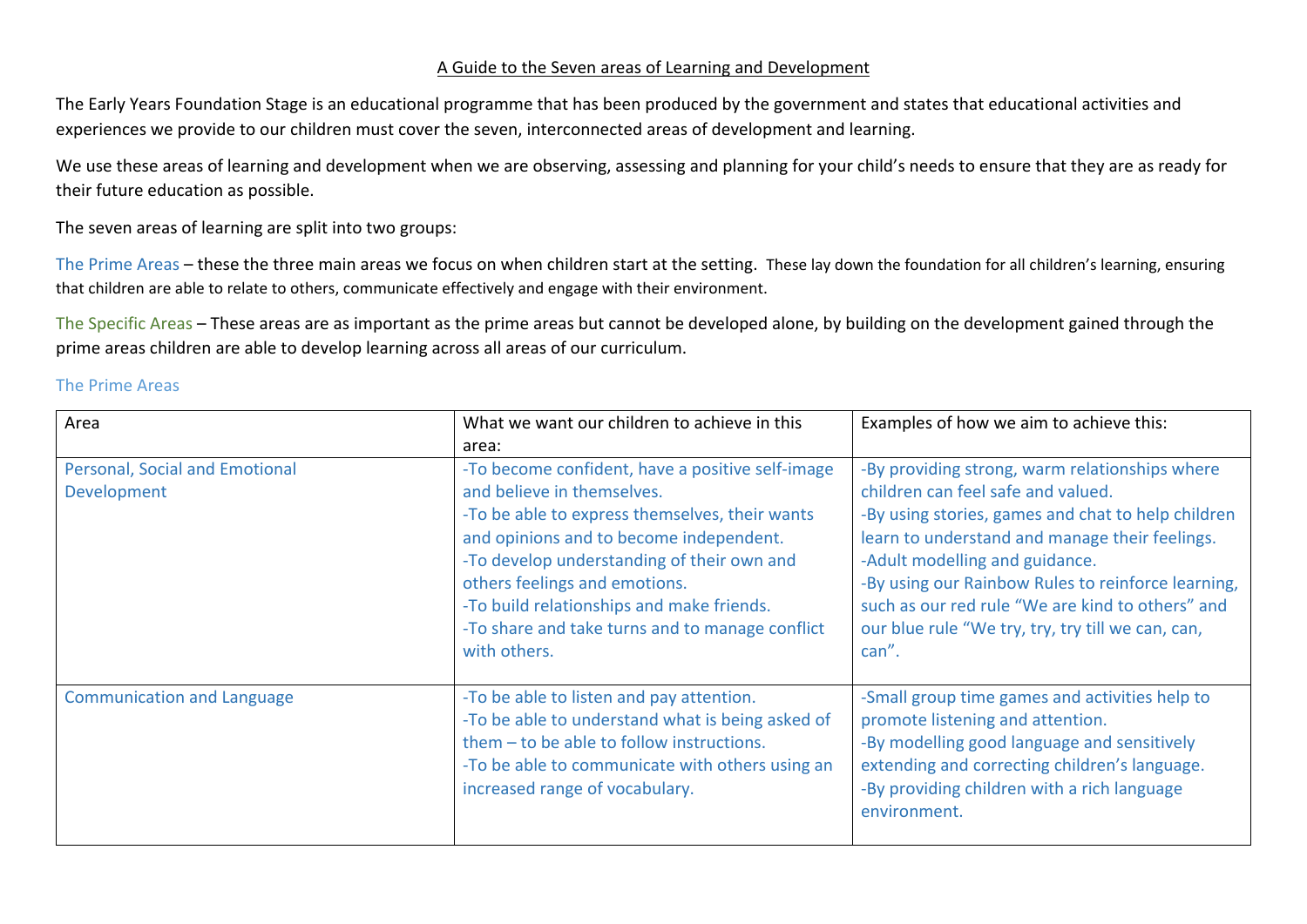| <b>Physical Development</b> | -To be able to move in a variety of ways using<br>their gross motor skills.<br>-To develop fine motor skills to enable children to<br>effectively use the smaller muscles in hands and<br>fingers they need to learn to write.<br>-To become increasingly independent in meeting<br>their own care, such as toileting and hand<br>washing.<br>-To begin to learn about making healthy choices<br>about food, drink, activity and teeth. | -Our outside provision provides opportunities for<br>children to move around freely, balance, climb.<br>-Adult support helps children to push themselves<br>and to take risks, such as jumping from a small<br>height.<br>-Activities and resources are provided to get<br>children using their hands and fingers to develop<br>their fine motor skills.<br>-Discussion about healthy living and challenges,<br>such as our Tapestry Tooth Brushing Challenge<br>are set for children to do at home with parents.<br>-Staff encourage children to be independent and<br>to help each other with coats, shoes etc. |
|-----------------------------|-----------------------------------------------------------------------------------------------------------------------------------------------------------------------------------------------------------------------------------------------------------------------------------------------------------------------------------------------------------------------------------------------------------------------------------------|-------------------------------------------------------------------------------------------------------------------------------------------------------------------------------------------------------------------------------------------------------------------------------------------------------------------------------------------------------------------------------------------------------------------------------------------------------------------------------------------------------------------------------------------------------------------------------------------------------------------|
|-----------------------------|-----------------------------------------------------------------------------------------------------------------------------------------------------------------------------------------------------------------------------------------------------------------------------------------------------------------------------------------------------------------------------------------------------------------------------------------|-------------------------------------------------------------------------------------------------------------------------------------------------------------------------------------------------------------------------------------------------------------------------------------------------------------------------------------------------------------------------------------------------------------------------------------------------------------------------------------------------------------------------------------------------------------------------------------------------------------------|

## Specific Areas

| Literacy           | -To develop a love of books<br>-To enjoy mark making.<br>-To write some letters accurately<br>-To learn how individual sounds link together to<br>form words - oral blending><br>-To start to explore phonics and letter sounds. | -By providing a cosy area where children can<br>access a range of books.<br>-Stories, rhymes and songs are enjoyed daily in<br>small and large groups.<br>-Story telling is encouraged through puppets and<br>small world play.<br>-Print is displayed around the environment and<br>we talk about what it means.<br>-Provision of a wide range of resources both<br>inside and out encourage all to mark make.<br>-Mark making equipment is provided in role play<br>to encourage children to write shopping lists,<br>draw maps etc. |
|--------------------|----------------------------------------------------------------------------------------------------------------------------------------------------------------------------------------------------------------------------------|----------------------------------------------------------------------------------------------------------------------------------------------------------------------------------------------------------------------------------------------------------------------------------------------------------------------------------------------------------------------------------------------------------------------------------------------------------------------------------------------------------------------------------------|
| <b>Mathematics</b> | -To develop a strong understanding of numbers to<br>recite numbers, subitise, count and begin to<br>recognise numerals.                                                                                                          | -Maths opportunities are woven through all<br>activities that we provide at preschool, for<br>example counting how many cups we need at<br>snack time or weighing ingredients to make cakes.                                                                                                                                                                                                                                                                                                                                           |